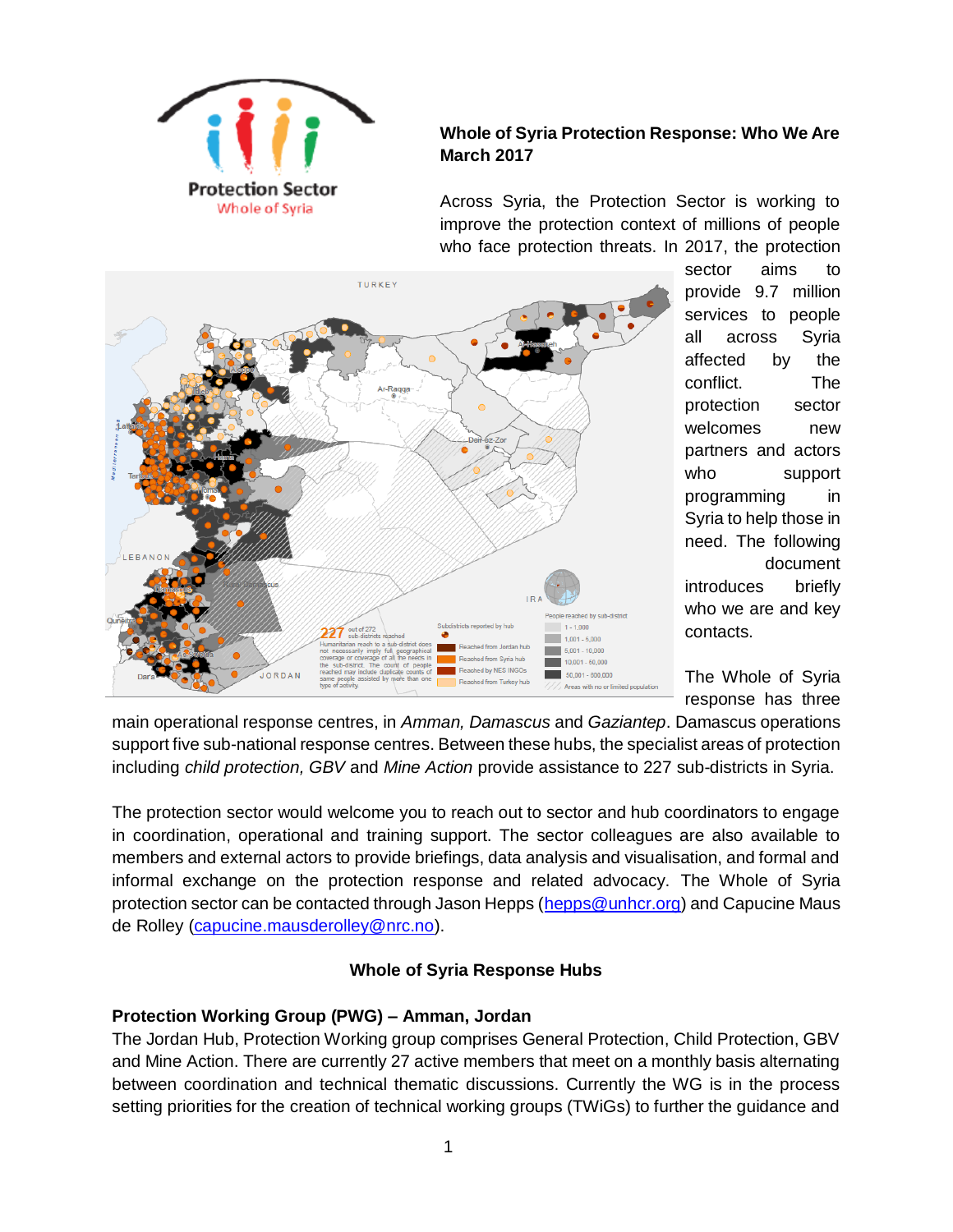support to members endeavouring to undertake the delivery of increasingly specialized protection interventions. TWiGs focus on topics such as data sharing and protection, AAP, case management, service mapping and referral pathways, and third party monitoring of protection interventions. A comprehensive service mapping data collection exercise has been completed and the Protection Sector is working closely with the Health Sector to map all protection and related health services to lay the groundwork for a referral pathway. The PWG coordinators are active members of the Inter Sector Working Group, increasing potential for inter-sectoral programming and considerations of protection across other sectors. The PWG coordinators are available to all sectors for consultation on sector-specific protection risk analyses and provision of training tools on protection mainstreaming. For further information or support, the group is led by UNHCR (Julie Steiger), co-Led by IRC (Dennis Ardis) and supported with information management by Matthew Richard and can be reached through the following emails: [Steiger@unhcr.org;](https://mail.nrc.no/owa/redir.aspx?C=_OLIfIPtEeTargRWX5suQ5xybuC6fLoJF3BbePoaJa-eyFxicZ7TCA..&URL=mailto%3aSteiger%40unhcr.org) [Dennis.Ardis@rescue.org;](mailto:Jacqueline.Parry@rescue.org) Richard@unhcr.org. GBV is led by Jennifer Miquel [\(miquel@unicef.org\)](mailto:ekimani@unicef.org), Child Protection is led by Susan Andrew [\(sandrew@unicef.org\)](mailto:sandrew@unicef.org)  and Mine Action is led by Matthew Williams [\(mattheww@unops.org](mailto:mattheww@unops.org)).

#### **Protection and Community Services Sector (PCSS) – Damascus, Syria**

The Protection and Community Services Sector (PCSS) gathers protection and community services actors inside Syria to ensure an effective response to the protection needs of affected population, by coordinating coverage, avoiding duplication, sharing best practices and developing strategies and joint approaches to address protection challenges. The Sector provides advice to the HC and the HCT on protection advocacy and interventions, and assists other Sectors to mainstream protection principles and standards in their humanitarian response. The PCSS is led by UNHCR and has 21 members who meet on a monthly basis in the Damascus-based Protection Sector Working Group (WG). Members include UN agencies, NNGOs and INGOs. The sector has two AoRs of expertise: Child Protection (CP), led by UNICEF with 17 members, and Gender-Based Violence (GBV) led by UNFPA with 24 members. Several members are active in all AoRs of the Sector. During the course of 2016 and in 2017, the sector is organising its work also at subnational level, with Protection and CP operational WGs in major areas of operation covered by the Syria hub (Aleppo, Homs, Tartous, Qamishly, Sweida).

During the course of 2016, based on the reports of some 50 Sector partners, the Protection Sector and its AoRs, managed to provide 5,9 million protection services to beneficiaries inside Syria, covering 172 out of sub-272 districts. 36% were General Protection services carried out largely through 74 Community Centres (including awareness raising and capacity building for authorities and partners on protection and legal topics; legal assistance, specifically on civil documentation; material and social assistance for persons with specific needs); 55% were Child Protection services including risk awareness on explosive hazards (31%) (as well as awareness raising and capacity building on Child rights; child protection and psychosocial support; specialised child protection services and case management); 9% were services to prevent and respond to GBV (including awareness raising, case management and referral, comprehensive support to GBV survivors, and capacity building).

In 2017, the Sector intends to consolidate the achievements of the past year, with a geographical expansion of services where gaps are identified, and with increased mobile outreach capacity to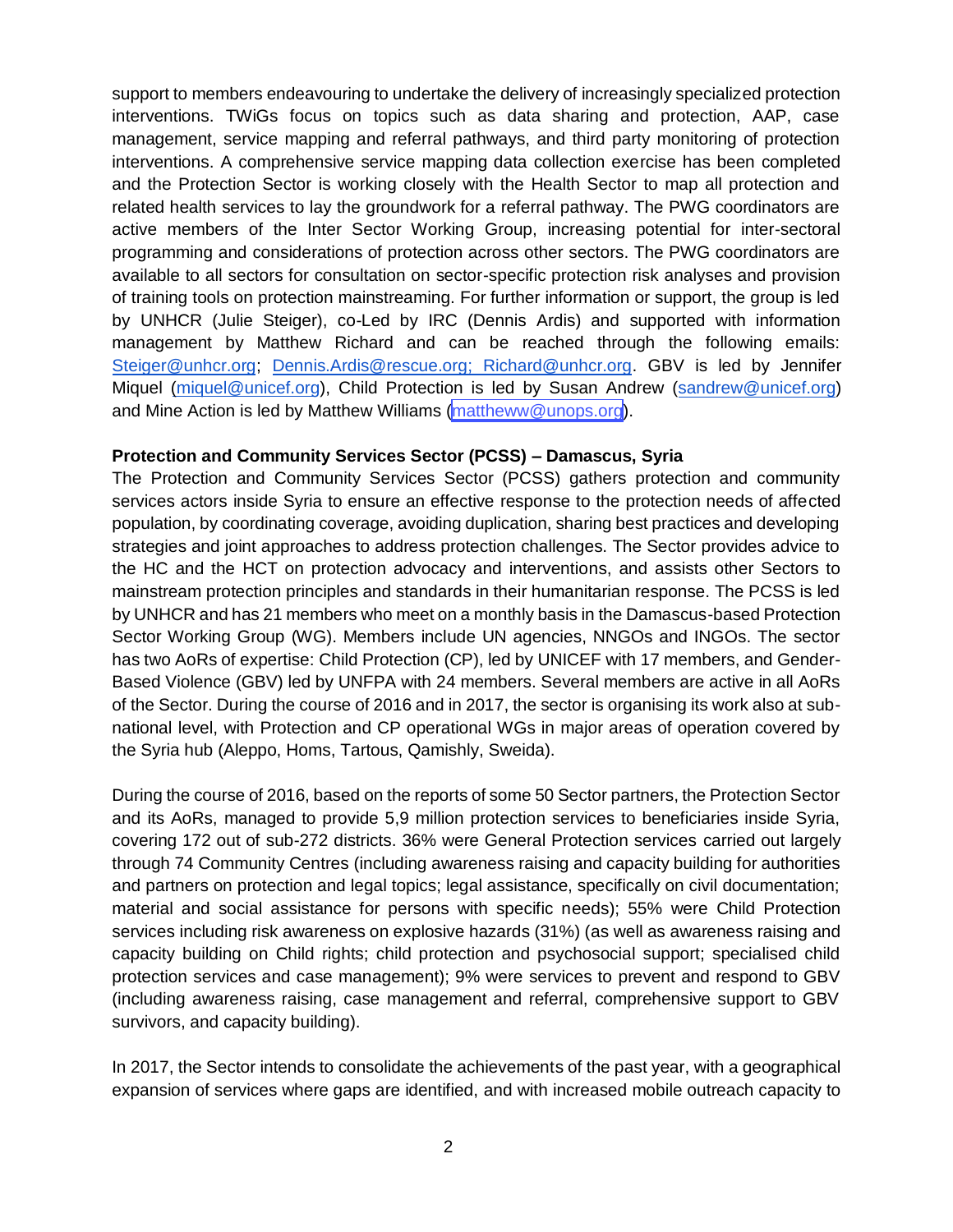

respond more effectively to sudden emergencies. The Sector also intends to strengthen standardsetting, harmonisation of practices and procedures, including mapping of services and referrals. Legal assistance focused on civil documentation will remain essential and will need to expand to the field of House

Land and Property. Capacity building for authorities, sector partners/protection service providers and humanitarian partners will remain a core engagement. The Sector will retain its role in advocating that the principle of centrality of protection remains a reference for the HCT and humanitarian actors in Syria.

For further information, or support, the sector is coordinated by Elisabetta Brumat who can be reached at [brumat@unhrc.org.](mailto:brumat@unhcr.org) The Child Protection AoR is coordinated by Bee Khan [\(kbkhan@unicef.org\)](mailto:kbkhan@unicef.org) and Widad Babikir [\(babikir@unfpa.org\)](mailto:babikir@unfpa.org) coordinates the GBV AoR [\(alahmer@unfpa.org\)](mailto:alahmer@unfpa.org).

#### **Syria Protection Cluster (Turkey) – Gaziantep, Turkey**

The Syria Protection Cluster (Turkey) is made up of the Protection Cluster as well as three Sub-Clusters: Child Protection, GBV and Mine Action. 78 organizations participate in the Cluster and Sub-Clusters: 29 international NGOs, 38 Syrian NGOs, five UN agencies and six coordination bodies. The Cluster meets twice a month, with the Sub-Clusters meeting once a month.

The Gaziantep cluster supports a protection monitoring task force which focuses on harmonizing tools and standards for protection monitoring in support of regular monitoring undertaken by Cluster partners in various locations. The Protection Cluster convenes ad-hoc operational working groups with a geographic focus in order to facilitate sub-national coordination and response. Presently there are two operational working groups meeting regularly: one covering former ISISheld areas and another focusing on northwest Syria. In 2017, there are work-streams on housing, land and property (HLP) and civil documentation. In addition, the Child Protection Sub-Cluster supports two technical working groups on unaccompanied and separated children, children associated with armed forces or armed group (CAAFAG), and has recently created strategic advisory group for the sub-cluster (SAG).

In 2016, the Protection Cluster and Sub-Clusters provided 821,668 protection services in 63 subdistricts. Activities to support mental health/psychosocial support were the largest, followed by distribution of in-kind materials, psychological first aid and face-to-face information sessions on risk awareness. In 2017, the Cluster plans to expand community-based protection interventions, protection monitoring, enhance coordination and the knowledge base on HLP and civil documentation, and explore further activities related to cash in protection and conflict resolution. The Cluster will continue to enhance its emergency response minimum package, which was applied during the recent evacuation of East Aleppo city.

In 2017, Cluster and its sub-clusters will continue its focus on protection capacity development, expanding current initiatives targeting humanitarian workers and will also roll-out trainings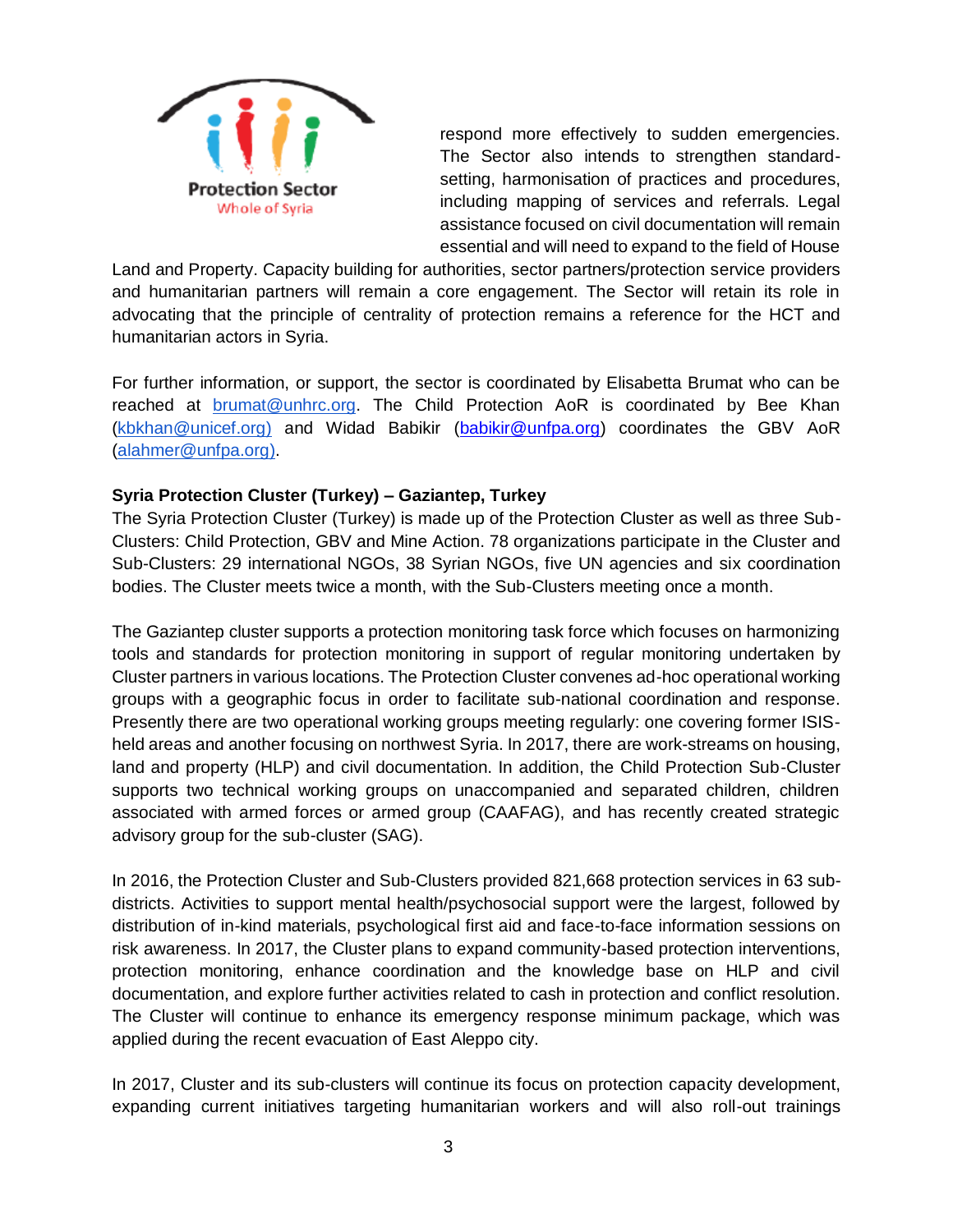targeting local authorities. In 2016, Protection Cluster partners trained humanitarian workers and community leaders (total of 2,789 people) on protection mainstreaming, community-based protection approaches and IDP guiding principles. The GBV Sub-Cluster's capacity building initiative includes a training of trainers, learning sessions, and ongoing coaching as well as technical support, involving 13 members of the AOR.

The Cluster continues to support the HLG and ICCG through protection advice and in 2017, will work with these bodies to identify areas for collaboration and support on the following topics: protection mainstreaming, AAP, protection advocacy and protection monitoring.

For further information, please contact the Protection Cluster Lead, Sarah Khan (UNHCR) and Co-Lead, Victoria Shepard (IRC) at [khansar@unhcr.org](mailto:khansar@unhcr.org) an[d Victoria.Shepard@rescue.org.](mailto:Victoria.Shepard@rescue.org) The Child Protection Sub-Cluster is led by Sam Sesay (UNICEF) [sbsesay@unicef.org](mailto:sbsesay@unicef.org) and Abdikadir Abdi (World Vision International) [abdikadir\\_abdi@wvi.org.](mailto:abdikadir_abdi@wvi.org) The GBV Sub-Cluster is led by Margherita Maglietti (UNFPA) [maglietti@unfpa.org](mailto:maglietti@unfpa.org) and Pamela Di Camillo (Global Communities) [pdicamillo@globalcommunities.org,](mailto:pdicamillo@globalcommunities.org) and the Mine Action Sub-Cluster is led by Bríd Sheehan (UNMAS[\) bridsh@unops.org.](mailto:bridsh@unops.org) 

## **Whole of Syria Areas of Responsibility (Technical Expertise)**

## **Child Protection Area of Responsibility (AOR)**

There are over 60 child protection organisations, including UN, INGO, national NGOs and government departments operating in 13 governorates. The Child Protection Area of Responsibility works to prevent and respond to abuse, neglect, exploitation and violence against children. As of December 2016, child protection interventions were available in 211 sub-districts and during 2016 reached nearly 660,000 children with psychosocial support and child protection group programmes, almost one million individuals with awareness raising initiatives on child protection issues, and trained 12,500 actors on the foundations of child protection, communitybased child protection approaches and specialised service interventions. The Child Protection AOR's work is in line with the No Lost Generation strategic framework and is driven by two operational priorities: i) strengthening the quality of community-based child protection interventions and (ii) expanding the availability of quality specialised child protection services, including case management. This includes systematising efforts to build a sustainable child protection workforce as a way to scale up reach. Advocacy and evidence generation on child protection concerns underpin these priorities.

Contacts for the AOR are: Turkey Child Protection Coordinators: Sam Sesay [\(sbsesay@unicef.org\)](mailto:sbsesay@unicef.org) and Abdikadir Dakane Abdi (Abdikadir Abdi@wvi.org) Syria Child Protection Coordinator: Bee Khan [\(bhkhan@unicef.org\)](mailto:bhkhan@unicef.org); Jordan and WOS Child Protection Coordinator: Susan Andrew [\(sandrew@unicef.org\)](mailto:sandrew@unicef.org); WOS Child Protection Information Management Specialist: Muthu Kannusamy [\(mkkannusamy@unicef.org\)](mailto:mkkannusamy@unicef.org).

## **GBV Area of Responsibility (AOR)**

There are 82 organizations responding to GBV needs in Syria: 46 in Gaziantep, 12 in Amman, and 24 in Damascus. As of December 2016, GBV response and prevention services were